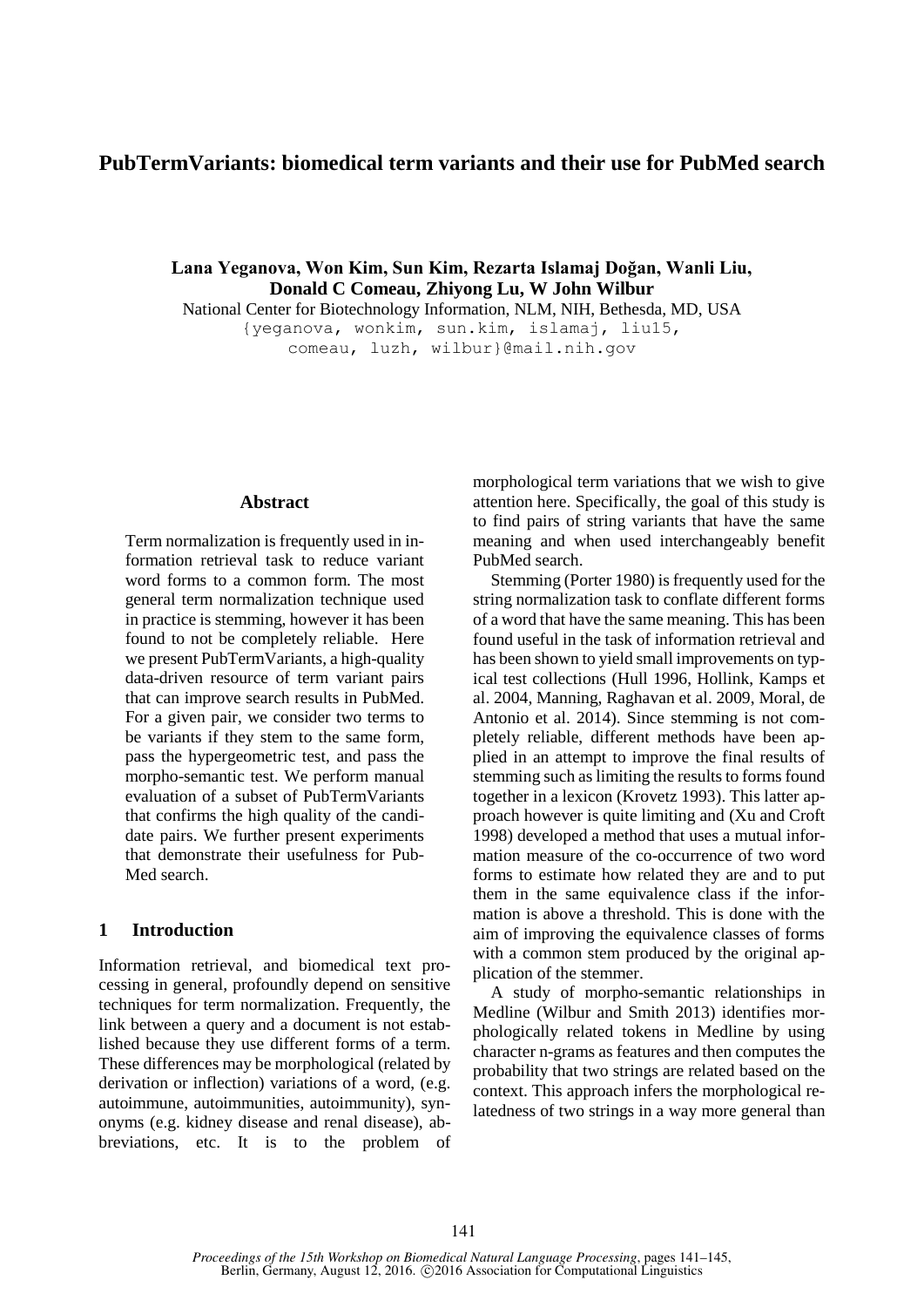stemming, but based on certain substrings of characters on which they match.

We take what we would describe as a more pragmatic approach. We define two terms to be variants of each other if they can be used interchangeably at the query stage. With the goal to obtain a reliable list of variants, we first find pairs of terms that stem to the same form and have common document in which they appear. We then apply the hypergeometric (HG) test (Larson 1982) to decide whether the observed co-occurrence for a particular pair of terms is above random. For the pairs that pass the HG test, we compute the morpho-semantic similarity score following (Wilbur and Smith 2013) and only retain the pairs that score above the threshold.

When all these conditions hold, we view the two forms as a good candidate term variant pair. We believe this is a less aggressive and clearly safer way to use stemming for query expansion that results in a conservative list of term variants.

In the next section we provide more details on how we generate term variants. We then present the results of manual evaluation of a randomly selected set of candidate term variant pairs. Further we describe two experiments that reveal how PubMed document retrieval is affected when term variants are used. In these experiments we consider both zero-result and nonzero-result queries.

#### **2 Computing Term Variants**

**Stemming.** To begin our processing, we first extracted space-separated tokens that appeared in ten or more PubMed articles. We stemmed every token with the Porter stemmer (Porter 1980) and collected pairs of tokens with the same stem. This process resulted in 201,219 unique pairs of tokens.

**The Hypergeometric Test.** Here we used the hypergeometric distribution and the p-value test for every pair of words in a group. Let  $N_s$  and  $N_t$  be the number of documents in Medline that contain terms s and t respectively, let  $N$  be the size of Medline, and  $N_{st}$  be the number of documents in Medline containing both terms s and t. The random variable Y representing a number of documents containing both terms s and t is a hypergeometric random variable with parameters  $N_s$ ,  $N_t$  and N (Larson 1982) if s is randomly assigned to the  $N_s$  documents. The probability distribution of Y is:

$$
P(y) = {N_t \choose y} {N - N_t \choose N_t - y} / {N \choose N_s}.
$$

From  $N_{st}$  we compute the p-value, i.e. the probability of the observed  $N_{st}$  or a higher frequency arising by chance as follows:

$$
\text{p-value} = \sum_{y=N_{st}}^{\min(N_s, N_t)} P(y).
$$

The p-value reflects the significance of two words co-occurring in  $N_{st}$  documents given the frequencies of individual words and the size of the database. A low p-value indicates that the cooccurrence of the two words in not likely to be by chance, but because the words are closely related. By applying the HG test to these pairs at the 0.01 level, we obtain 124,548 word pairs that we will refer to as set StemHG.

**The Morpho-Semantic Analysis.** Finally, we make use of the study of morpho-semantic relationships in Medline (Wilbur and Smith 2013). For a candidate pair of strings the approach assigns a probability that the strings are semantically related. Using every candidate pair from the above 124,548 pairs, we retain only the pairs for which the probability of being related is 0.9 or higher. This analysis results in a collection of 82,216 term variant pairs that we will refer to as PubTermVariants. There are about 109,725K unique terms in PubTermVariants, since a term may be paired with multiple variants. Because of the HG and the morpho-semantic tests, the relationships between term variants are not transitive.

In the next section we confirm that this collection is of high quality by manual evaluation of a random sample and present experiments designed to demonstrate their usefulness.

#### **3 Experimental Evaluation and Results**

We evaluate the quality of PubTermVariants by performing manual evaluation of random pairs sampled from the collection. The manual evaluation reveals the high quality of the variants in the collection. Our further experiments are designed to prove their usefulness for PubMed search.

#### **3.1 Manual Evaluation**

Here we report a manual analysis of PubTermVariants with the goal to confirm that two variants are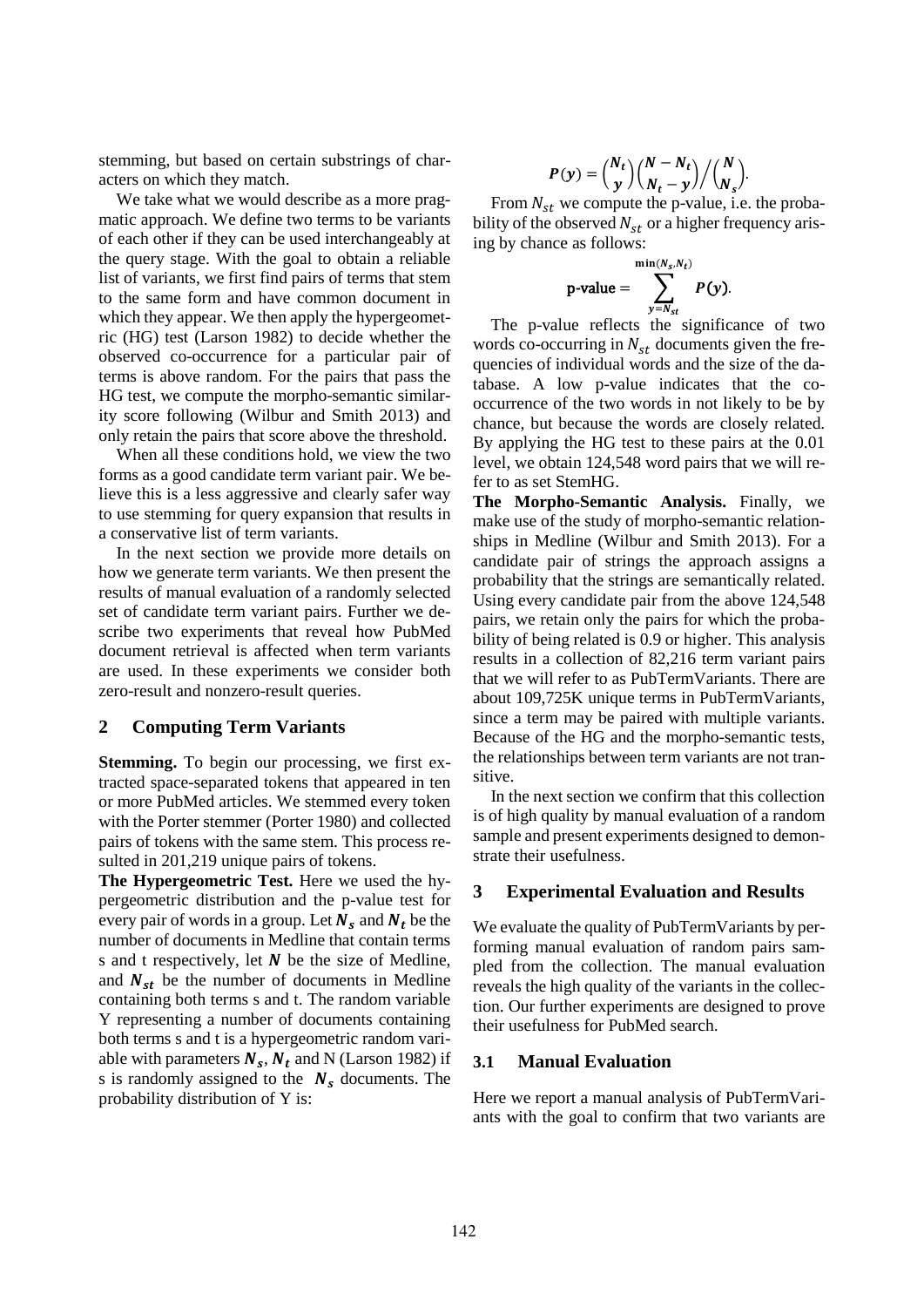indeed word forms that carry the same meaning and can be safely interchanged in a query.

As mentioned earlier, PubTermVariants is a collection of 82,216 candidate term variant pairs. In addition to PubTermVariants we have 42,332 term pairs in the set StemHG\PubTermVariants that potentially may be enriched in term variants. We believe that the quality of term variants in PubTermVariants is attributable to the effect of independently applying different statistical methods.

We assessed the quality of proposed term variant pairs by manually evaluating 200 random pairs from PubTermVariants, as well as 200 random pairs from StemHG\PubTermVariants. The 400 pairs were shuffled and each pair presented to two annotators. Eight annotators reviewed 100 pairs each, so that each pair was evaluated by two different people. The annotators involved in the manual evaluation all have backgrounds in biomedical information retrieval.

A web-based tool was developed to carry out this evaluation process and this tool was designed to show the term pair, two PubMed abstracts that contained one variant but not the other, and one Pub-Med abstract that contained both word forms. The annotators were asked to judge whether the two word forms could be used interchangeably. This decision was made by judging the displayed abstracts and deciding whether all of them should be retrieved regardless of which term is being used.

At this round pairs of annotators agreed on 329 of 400 instances considered. All individual evaluations were compared and each pair of annotators met separately to discuss the discrepancies on the remaining 71 pairs. This was later followed by a meeting where all annotators were present, and all remaining cases were discussed. The annotation experiment found that 89% of pairs in PubTermVariants were true variants of the same concept, while only 81.5% of pairs in StemHG\PubTermVariants were true variants, presented in Table 1.

We further examined the quality of term variants as a function of token length, as shown in Figures 1 and 2. We find that tokens of length 3 are typically abbreviations and therefore not good term variant candidates in the absence of context. For example, a pair of terms *ohd* and *ohds* is labeled negative, because, while *ohd*/*ohds* could be used interchangeably as singular and plural forms of the abbreviation for "*occupational health departments*", *ohds* may also stand for "*hydroxylase deficiency syndrome*". Consequently, of 22 pairs from PubTermVariants that were labeled negative 12 pairs include 3 letter abbreviations. We also observe that the distribution of errors in StemHG\PubTermVariants is more uniform as a function of string length.

#### **3.2 Effect of Term Variants on PubMed Search.**

With the goal to understand the usefulness of these term pairs in a real-world setting, we examined the queries in PubMed logs and performed the following analyses:

- 1. We analyzed zero-result queries and identified real user queries that could have returned results by using PubTermVariants.
- 2. We analyzed a subset of result-producing queries and identified the difference in the result set had PubTermVariants been used.

|           | PubTerm-   | StemHG\Pub-  | Total |
|-----------|------------|--------------|-------|
|           | Variants   | TermVariants |       |
| Positives | 178(89%)   | 163(81.5%)   | 341   |
| Negatives | $22(11\%)$ | 37(18.5%)    | 59    |
| Total     | 200        | 200          | 400   |

Table 1. Results of manual annotation of 200 random pairs from PubTermVariants and 200 pairs from StemHG\PubTermVariants. 89% of pairs in PubTermVariants and 81.5% of pairs in StemHG\PubTermVariants were found to be true variants.



Figure 1. The quality of term variants as a function of token length in PubTermVariants.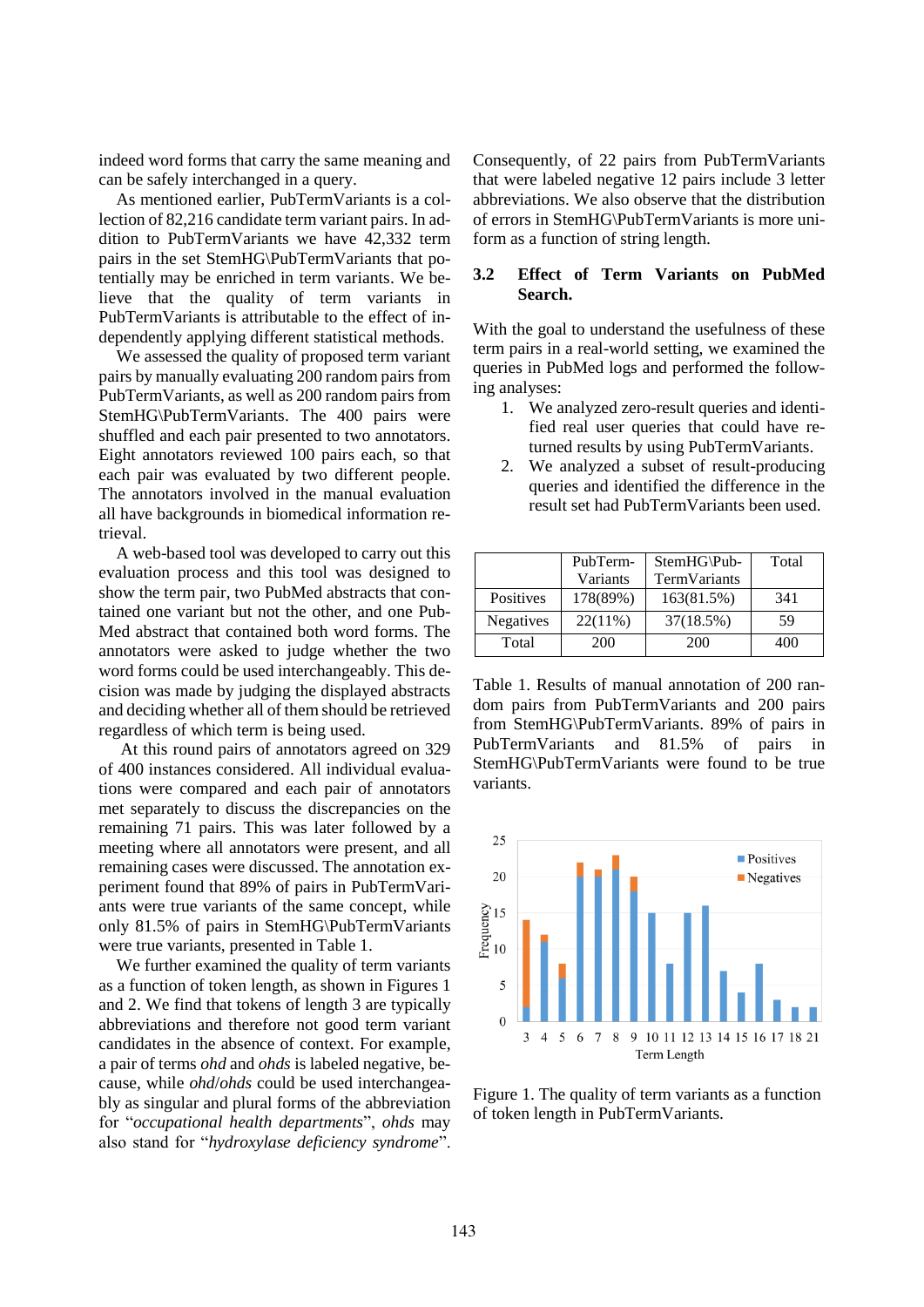

Figure 2. The quality of term variants as a function of token length in StemHG\PubTermVariants.

For these experiments we collected PubMed log data for 2015. We find that about 76% of PubMed queries contain a term from PubTermVariants.

#### **Effect of using PubTermVariants on zero-result queries**

Some PubMed queries do not produce a result. We call these queries zero-result queries. We ask whether using PubTermVariants could lead to results being retrieved for these queries.

In order to answer this question we chose a random day of PubMed logs in 2015. We preprocessed the data and kept only multi-term queries that contained alphanumeric characters, dashes and commas. We also removed queries that did not contain a term from PubTermVariants. For each query, we verified that if a term variant is removed, the query consisting of the remaining tokens retrieved a set of PubMed articles. This set contained 55,496 unique queries.

For each of these queries, we replaced a term with its variant from the PubTermVariants list. Since some terms have multiple variants, this process resulted in 110,103 queries which are now used to query PubMed and report results. We call the use of the term variants successful if at least one of the variant queries resulted in a successful search. For example, term *monoubiquitination* is mapped in our collection to terms *monoubiquitin*, *monoubiquitinate*, *monoubiquitinated*, and *monoubiquitinates*. For a given query *hdm2 monoubiquitination*, one substitution to *hdm2 monoubiquitinated* is found to be successful, and so we call that substitution successful. Articles were retrieved for 8.83% (4,902

queries) of the original 55,496 queries. This percentage, however, represents a lower bound of success because for every query only one term was considered for replacement. Queries can have several candidate terms for replacement.

## **Effect of using PubTermVariants on result-producing queries**

Since PubMed is quite successful at producing relevant results for most queries, we wanted to examine the effect of the variants in PubTermVariants on these searches. For this experiment we randomly selected 1,000 user queries that contained a term listed in PubTermVariants and where the number of Pub-Med results for each of these queries was between 1 and 20. For each of these queries we produced only one variant query so that the original term variant was replaced with one of its paired variants in the PubTermVariants list, randomly selected. The resulting variant queries were used to query PubMed and we retrieved results for 480 of these queries. We compared the results set for the original user queries with their variant queries and found that the average number of results for the original queries was 6.8, however, if we combine the results with the results of the variant queries this number increases to 8.5. Furthermore, 38% variant queries retrieve additional relevant PubMed articles without overwhelming the search results. Similar to the zero result case, this percentage represents a lower bound.

## **4 Conclusions**

We presented a high-quality list of biomedical term variants which we call PubTermVariants. The Pub-TermVariants resource is generated in a data-driven way by applying two statistical tests to pairs of tokens that stem to the same form. Both, the hypergeometric and the morpho-semantic tests, provide a useful tool for deciding whether terms in the pair are related or not.

PubTermVariants provides a clean and reliable high-quality collection of terms that can be used interchangeably in PubMed queries. The manual examination revealed that 89% of the pairs are true variants, and removing three letter tokens results in higher quality. Our experiments on PubMed log data demonstrated that some zero-result queries that contain a term variant can return results by applying a substitution from PubTermVariants. Our other ex-